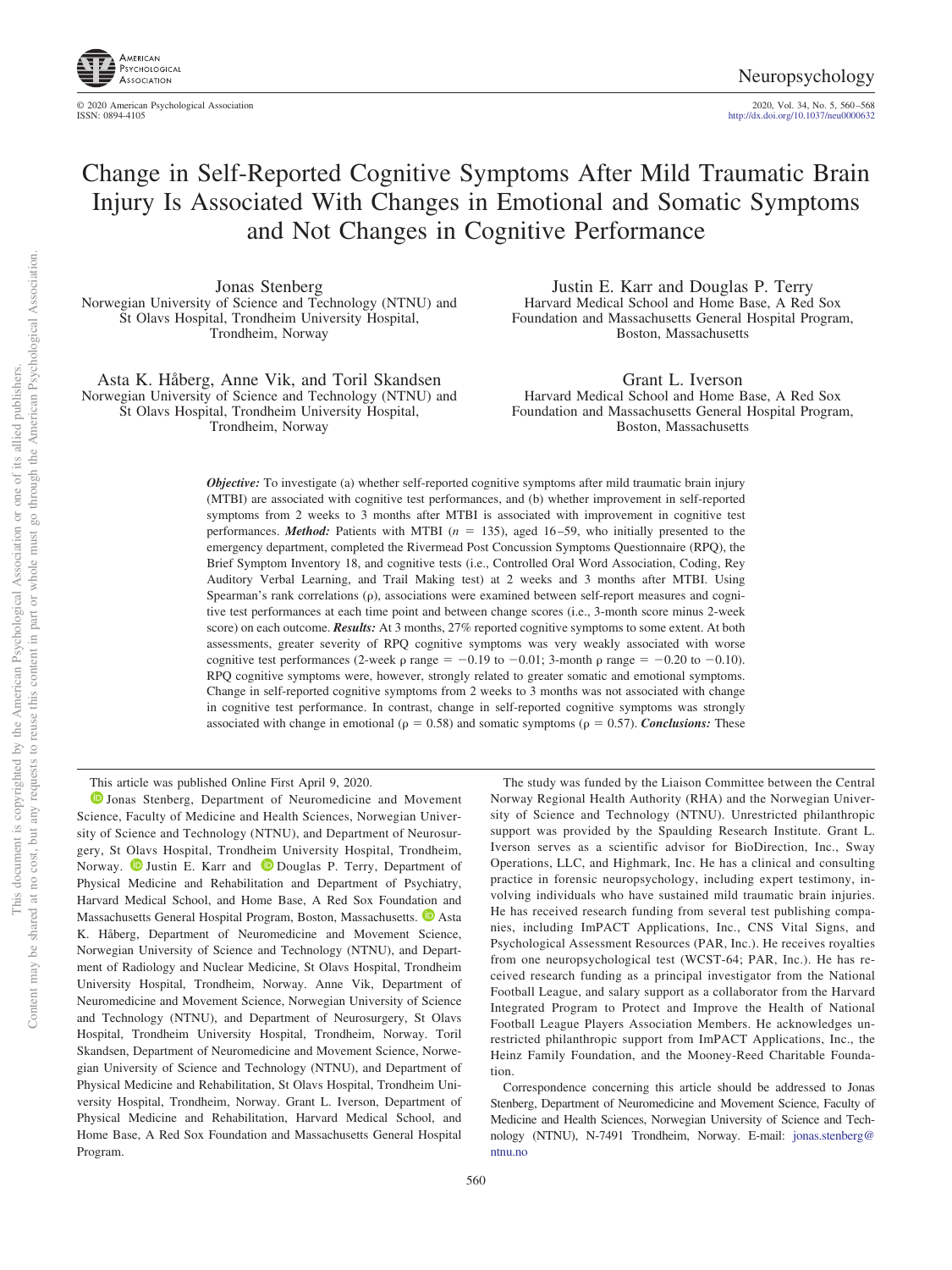findings indicate that improvements in subjective cognitive symptoms after MTBI co-occur with improvements on other subjective metrics, but are not related to improvements in objectively measured cognitive functioning.

#### *Key Points*

*Question:* After a mild traumatic brain injury (MTBI), many individuals have subjective cognitive concerns, and this study examined how changes in these concerns related to changes in cognitive test performances and emotional and physical symptoms from 2 weeks to 3 months after MTBI. *Findings:* A reduction in cognitive concerns was unrelated to improvements in cognitive test performances but was related to reductions in emotional and physical symptoms. *Importance:* These findings can be informative for clinical practice, where treatment of emotional or physical symptoms may result in perceived improvement in cognitive functioning. *Next Steps:* Future researchers should continue to examine the relationships between *changes* in different outcomes typically evaluated after MTBI (e.g., cognitive concerns, cognitive test performances, and emotional and physical symptoms) rather than continuing to explore these associations at a single point in time.

*Keywords:* neuropsychology, brain concussion, cognition

Cognitive test performances and self-reported cognitive, emotional, and somatic symptoms are routinely evaluated after traumatic brain injury (TBI). In mild TBI (MTBI), which is the most common severity of brain injury [\(Nguyen et al., 2016\)](#page-7-0), the majority of evidence suggests that reduced cognitive test performances are common within the first few days and weeks of injury; while after 3 months, there are often no group differences between patients with and without MTBI [\(Carroll et al., 2014;](#page-6-0) [Karr, Aresh](#page-7-1)[enkoff, & Garcia-Barrera, 2014\)](#page-7-1). Postconcussion symptoms, commonly assessed via clinical interview or self-report questionnaires, follow a similar trajectory as cognitive test performance, in that symptoms often arise and subside within the first months after injury. However, a subgroup of patients with MTBI continue to report persistent cognitive, emotional, and/or somatic symptoms more than 3 months after MTBI [\(Cassidy et al., 2014;](#page-6-1) [Polinder et](#page-7-2) [al., 2018;](#page-7-2) [Williams, Potter, & Ryland, 2010\)](#page-8-0). The relationship between overall postconcussion symptom burden and cognitive test performance is poorly understood, and findings are mixed regarding whether patients who report more symptoms also have lower cognitive test performances [\(Lange et al., 2015;](#page-7-3) [Losoi et al.,](#page-7-4) [2016;](#page-7-4) [Oldenburg, Lundin, Edman, Nygren-de Boussard, & Bartfai,](#page-7-5) [2016;](#page-7-5) [Stenberg et al., 2020;](#page-7-6) [Sterr, Herron, Hayward, & Montaldi,](#page-7-7) [2006\)](#page-7-7).

Postconcussion symptoms are notably heterogeneous, which could possibly explain the mixed findings on their association with cognitive performances. It seems intuitive that self-reported *cognitive* symptoms would show stronger associations with *cognitive* performance than other domains of postconcussion symptoms. However, although some previous research has found statistically significant associations between cognitive test performances and self-reported cognitive symptoms [\(French, Lange, & Brick](#page-7-8)[ell, 2014;](#page-7-8) [Jamora, Young, & Ruff, 2012;](#page-7-9) [Ngwenya et al., 2018;](#page-7-10) [Stillman, Madigan, Torres, Swan, & Alexander, 2019\)](#page-8-1), these associations are often weak or negligible in terms of effect sizes [\(French et al., 2014;](#page-7-8) [Karr et al., 2019;](#page-7-11) [Spencer, Drag, Walker,](#page-7-12) [& Bieliauskas, 2010;](#page-7-12) [Stillman et al., 2019;](#page-8-1) [Stulemeijer, Vos,](#page-8-2) [Bleijenberg, & van der Werf, 2007\)](#page-8-2). The relationship between self-reported cognitive symptoms and cognitive test perfor-

mance may be further complicated by premorbid characteristics that differ between patients who report and who do not report cognitive symptoms, such as level of education and psychiatric history [\(Ngwenya et al., 2018;](#page-7-10) [Stillman et al., 2019;](#page-8-1) [Stulemeijer](#page-8-2) [et al., 2007\)](#page-8-2). In addition, prior studies use multiple different definitions for MTBI [\(Kristman et al., 2014\)](#page-7-13), possibly contributing to mixed findings in the field.

The vast majority of studies on the association between selfreported symptoms and test performances compare individuals by examining correlations between self-reported symptoms and performances at a single time point rather than change in both outcomes within individuals over time [\(French et al., 2014;](#page-7-8) [Jamora et](#page-7-9) [al., 2012;](#page-7-9) [Ngwenya et al., 2018;](#page-7-10) [Spencer et al., 2010;](#page-7-12) [Stillman et](#page-8-1) [al., 2019;](#page-8-1) [Stulemeijer et al., 2007\)](#page-8-2). Longitudinal data, where both self-reported symptoms and test performances are repeatedly assessed, enables within-person analyses. Such analyses could investigate whether *change* in self-reported symptoms is accompanied by *change* in test performances, with the advantage that participants serve as their own controls, thereby reducing the potential effect of confounding variables [\(Curran & Bauer, 2011;](#page-6-2) [van de Pol & Wright, 2009\)](#page-8-3). This study design aligns with neuropsychological practice. Patients are assessed to investigate whether a condition, such as MTBI, has induced a change in test performance, or to assess the rate of cognitive recovery in an individual. Studying both differences between persons, and changes within persons, in the context of self-reported symptoms and cognitive test performances, could contribute to the understanding of these commonly reported outcomes in TBI research. In this study, participants with MTBI completed self-report symptom scales and cognitive tests at 2 weeks and 3 months after MTBI, with the aims of (a) examining the relationship between selfreported symptoms (e.g., cognitive, emotional, and somatic) and cognitive test performances at both measurement occasions, and (b) investigating whether changes in self-reported cognitive symptoms from 2 weeks to 3 months after MTBI were associated with changes in cognitive test performances or changes in other symptom domains.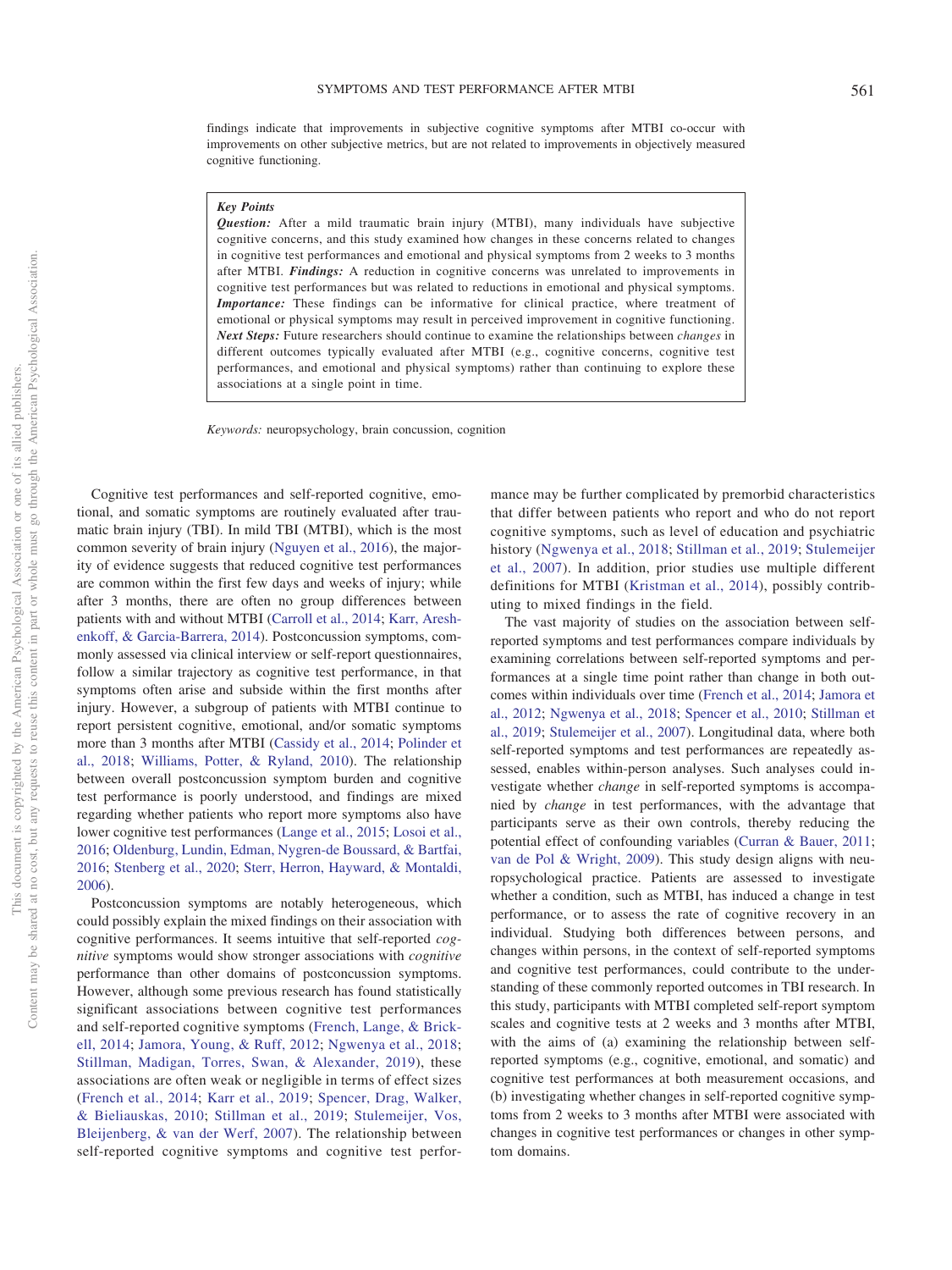# **Method**

#### **Participants**

Patients between the ages of 16 and 59 were recruited from April 2014 to December 2015 as part of the Trondheim MTBI follow-up study  $(N = 378;$  [Skandsen et al., 2018\)](#page-7-14). They had experienced a physical trauma toward the head or high energy trauma followed by either (a) witnessed loss of consciousness (LOC) or confusion, (b) self-reported amnesia for the event or the time period after the event (PTA), and/or (c) traumatic brain lesions on computed tomography (CT). The TBI was further defined as mild per the criteria recommended by the WHO Collaborating Centre Task Force on Mild Traumatic Brain Injury: Glasgow Coma Scale (GCS) score of 13–15 at presentation to the emergency department, LOC <30 min, and PTA <24 hr [\(Carroll,](#page-6-3) [Cassidy, Holm, Kraus, & Coronado, 2004\)](#page-6-3). Exclusion criteria were nonfluency in the Norwegian language; pre-existing severe neurological (e.g., stroke, multiple sclerosis), psychiatric, somatic, or substance use disorders, determined to be severe enough to likely interfere with follow-up; a prior history of a complicated mild, moderate, or severe TBI; or other concurrent major trauma. The research collaborators (a medical doctor or a medical student under supervision) conducted a structured interview to identify preexisting conditions.

Recruitment took place at two emergency departments: a Level 1 trauma center in Trondheim, Norway, and the Trondheim Municipal Emergency clinic, an outpatient clinic run by general practitioners. Of the enrolled patients, 199 participated in an extended follow-up study including neuropsychological assessment and magnetic resonance imaging (MRI). Intracranial traumatic findings were obtained from acute head CT and MRI, performed within 72 hr [\(Einarsen et al., 2019\)](#page-6-4). The study was approved by the regional committee for research ethics (REK 2013/754) and was conducted in accordance with the Helsinki declaration. All participants, and caregivers of participants younger than 18 years old, gave informed consent.

## **Neuropsychological Testing**

Participants with MTBI underwent neuropsychological testing approximately 2 weeks  $(M = 16.5$  days,  $SD = 3.0$  days) and 3 months ( $M = 95.0$  days,  $SD = 6.3$  days) after injury. A licensed psychologist or student in psychology or neuroscience with at least a bachelor's degree (supervised by a licensed psychologist) performed the testing. The testing involved a larger battery, with only a selection of tests corresponding to specific cognitive domains analyzed in the current study: the Rey Auditory Verbal Learning Test (RAVLT, verbal learning and memory), the Trail Making Test Part B (TMT-B, executive functioning), the Controlled Oral Word Association Test (COWAT, verbal fluency), and the Wechsler Adult Intelligence Scale-Fourth Edition (WAIS-IV) Coding subtest (processing speed). These tests have all been recommended as common data elements outcome measures after MTBI [\(Hicks et al., 2013\)](#page-7-15). The same tests were administered at both time points.

The RAVLT is a widely used test of verbal learning and memory [\(Strauss, Sherman, & Spreen, 2006\)](#page-8-4). The examiner reads a list of 15 words aloud, and the participant is asked to orally recall as many words as possible. The test includes five trials during which the full word list is read. Then, a distractor list is read and participants are asked to recall the words from the distractor list. Thereafter, they are asked to recall the words from the original list immediately after the distractor list and again after 20 min. The total number of words remembered across the five trials and the delayed recall score were used as outcome measures. A higher number of words recalled are indicative of a better performance. Different word lists were administered for the 2-week and the 3-month assessments. The TMT-B measures cognitive set shifting (i.e., an executive function), visual attention, and processing speed [\(Strauss et al., 2006\)](#page-8-4). The participant is asked to draw a line alternating between numbers and letters (e.g.,  $1 - A - 2 - B - 3 -$ C). The outcome measure used was time-to-completion, with a faster time indicative of a better performance. The COWAT is a measure of verbal fluency, which is a construct related to language and executive function [\(Strauss et al., 2006;](#page-8-4) [Tombaugh, Kozak, &](#page-8-5) [Rees, 1999\)](#page-8-5). The task is to generate as many words as possible beginning with a specific letter (i.e., F, A, and S) in 1 min. The total number of words produced across all three trials was used as the outcome measure, with a greater number of words indicative of a better performance. In the WAIS-IV Coding subtest [\(Wechsler,](#page-8-6) [2008,](#page-8-6) [2011\)](#page-8-7), the participant is presented with a series of numbers and a coding key, which provides an abstract symbol that corresponds to each number. The participant must match as many symbols as possible to their corresponding number within 2 min. The total correct items completed within the time limit were used as the outcome measure, with a higher score indicative of better performance. For all tests, published norms [\(Mitrushina, Boone,](#page-7-16) [Razani, & D'Elia, 2005;](#page-7-16) [Schmidt, 1996;](#page-7-17) [Tombaugh et al., 1999;](#page-8-5) [Wechsler, 2011\)](#page-8-7) were used to calculate age-adjusted *T* scores  $(M = 50, SD = 10, higher scores equal better performances on all$ tests), which were used in the analyses.

#### **Self-Reported Symptom Assessment**

The Rivermead Post Concussion Symptoms Questionnaire (RPQ) is recommended for the assessment of postconcussion symptoms after MTBI [\(Hicks et al., 2013\)](#page-7-15) and was administered at the same time points as the cognitive tests. The RPQ includes 16 symptoms, on which the participant is asked to rate the severity of each symptom during the last 24 hr compared with before the injury  $(0 = not experienced at all, 1 = no more of a problem, 2 =$ a mild problem,  $3 = a$  moderate problem,  $4 = a$  severe problem). Consistent with previous studies on the RPQ [\(Eyres, Carey, Gil](#page-7-18)[worth, Neumann, & Tennant, 2005;](#page-7-18) [King, Crawford, Wenden,](#page-7-19) [Moss, & Wade, 1995\)](#page-7-19), all ratings of 1 (i.e., no more of a problem) were converted to zeros before the scores were combined. Three symptom subscales were calculated for the RPQ, with the items included summed for each subscale listed in parentheses: cognitive (i.e., forgetfulness, poor memory; poor concentration; and taking longer to think), emotional (i.e., being irritable, easily angered; feeling depressed or tearful; feeling frustrated or impatient; and restlessness), and somatic symptoms (i.e., headaches; feelings of dizziness; nausea and/or vomiting; noise sensitivity, easily upset by loud noise; sleep disturbance; fatigue, tiring more easily; blurred vision; light sensitivity, easily upset by bright light; and double vision; [Potter, Leigh, Wade, & Fleminger, 2006;](#page-7-20) [Smith-](#page-7-21)[Seemiller, Fow, Kant, & Franzen, 2003\)](#page-7-21). Participants also com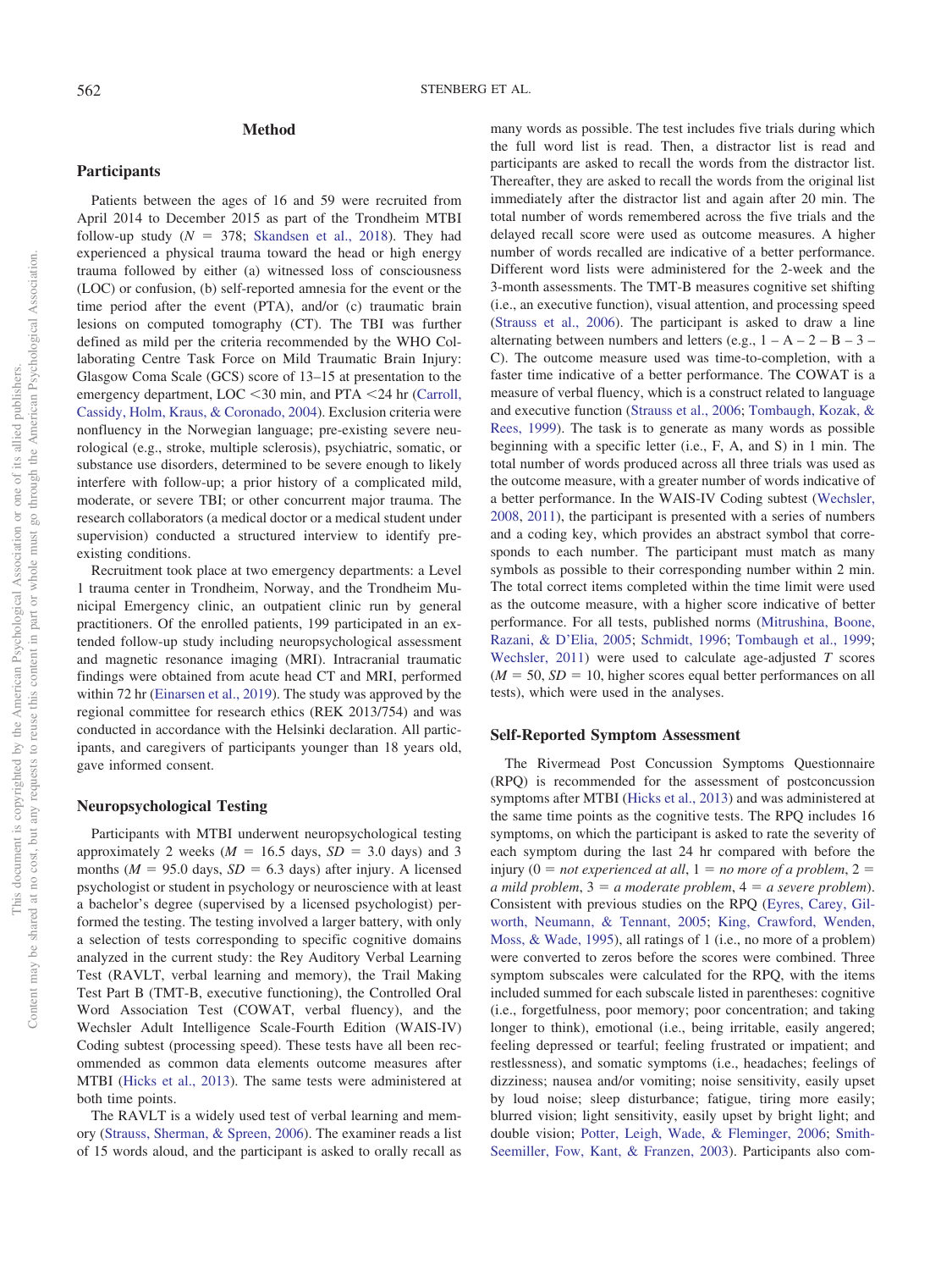pleted the Brief Symptom Inventory-18 (BSI-18), which consists of 18 items, with six items belonging to each subscale: depression, anxiety, and somatization [\(Derogatis, 2000\)](#page-6-5). On a 5-point Likerttype scale, participants reported how much a given problem bothered them during the past week. The items for each subscale are summed to calculate a score (range  $= 0-24$ ), where higher scores correspond to more psychological symptoms.

### **Statistical Analyses**

Spearman's rank correlations  $(\rho)$  were used to investigate the associations between self-report measures and cognitive test performances. Participants who had one missing item on the RPQ  $(n = 1)$  or BSI-18  $(n = 2)$  had the missing value replaced with the mean of their answers to the completed items on that subscale. Differences in self-reported symptom severity and cognitive test performances between the 2-week and 3-month assessments were analyzed with Wilcoxon signed-ranks test and *r* is reported as the effect size (the *z*-statistic associated with the Wilcoxon signedranks test divided by the squared root of the sample size; [Fritz,](#page-7-22) [Morris, & Richler, 2012;](#page-7-22) [Pallant, 2007\)](#page-7-23), interpreted as:  $0.1 = a$ small effect,  $0.3 =$  a medium effect,  $0.5 =$  a large effect [\(Cohen,](#page-6-6) [1988\)](#page-6-6). To investigate whether change in self-reported symptoms from 2 weeks to 3 months was associated with change in cognitive test performances, change scores were calculated. For each participant, self-reported symptom scores at 2 weeks were subtracted from scores at 3 months (i.e., a negative score means reduced symptom severity at the 3-month assessment). Similarly, cognitive test scores at 2 weeks were subtracted from scores at 3 months (i.e., a positive score means better performance at 3 months). The associations between these change scores were then investigated with Spearman's rank correlations. Because change scores are correlated with the scores at the first assessment, a phenomenon known as regression to the mean [\(Barnett, van der Pols, & Dobson,](#page-6-7) [2005;](#page-6-7) [Clifton & Clifton, 2019\)](#page-6-8), we also present analyses accounting for this potential effect. The residuals were saved from a regression model where the change score was the dependent variable and the 2-week score was the independent variable. These residuals were analyzed in place of the raw change scores for this analysis. Spearman's rank correlations and Mann–Whitney *U* tests, with *r* reported as effect sizes (the *z*-statistic associated with the Mann–Whitney *U* tests divided by the squared root of the sample size), were used to investigate the association between demographic and injury-related variables and change in selfreported cognitive symptoms. All analyses were conducted in Stata v. 15.1 [\(StataCorp, 2017\)](#page-7-24).

## **Results**

## **Participant Characteristics**

Among the 199 participants with MTBI taking part in the extended follow-up, 178 completed the 2-week cognitive assessment, of which 135 (76%) completed the 3-month cognitive assessment and the two RPQ assessments. Demographic and clinical information is presented in [Table 1.](#page-3-0) The mean age of the participants was 33.7 years and 34.8% were women  $(n =$ 47). The most common cause of injury was a fall. LOC was witnessed in 47.4% of participants, 25.2% had PTA exceeding

## <span id="page-3-0"></span>Table 1

*Characteristics of Participants With Mild Traumatic Brain Injury*

| Variable                               | Value               |
|----------------------------------------|---------------------|
| Age, years                             |                     |
| Median (IQR)                           | $30.2(22.2 - 46.6)$ |
| Mean $(SD)$                            | 33.7 (13.2)         |
| Sex, women, $n$ (%)                    | 47 (34.8)           |
| Education, years                       |                     |
| Median (IQR)                           | $13.0(12-16)$       |
| Mean $(SD)$                            | 14.2(2.7)           |
| Cause of injury $(\%)$                 |                     |
| Fall                                   | 39.3                |
| <b>Bicycle</b>                         | 21.5                |
| Sports accidents                       | 14.8                |
| Violence                               | 9.6                 |
| Motor vehicle accidents                | 7.4                 |
| Hit by object                          | 6.7                 |
| <b>Unknown</b>                         | 0.7                 |
| Loss of consciousness                  |                     |
| (% witnessed/no/unknown-not witnessed) | 47.4/17.0/35.6      |
| Glasgow Coma Scale score               |                     |
| (% 13/14/15/unknown)                   | 2.2/12.6/77.8/7.4   |
| Posttraumatic amnesia (%)              |                     |
| $(\% 1-24 \text{ hr}/<1 \text{ hr})$   | 25.2/74.8           |
| Intracranial findings (on CT or MRI)   |                     |
| $(\%$ yes/no)                          | 11.1/88.9           |
| Level of care $(\% )$                  |                     |
| Not admitted                           | 71.9                |
| Observed $<$ 24 hr                     | 15.6                |
| Admitted to neurosurgery department    | 8.9                 |
| Admitted to other department           | 3.7                 |

*Note*.  $CT =$  computed tomography;  $IQR =$  interquartile range;  $MRI =$ magnetic resonance imaging.

1 hr, and intracranial findings on CT or MRI were found in 11.1% of participants. Participants in the extended follow-up who did not complete one or both of the assessments  $(n = 64)$ were younger ( $M = 29.2$  years old,  $p = .015$ ) and had a higher frequency of PTA exceeding 1 hr  $(43.8\%, p = .008)$ , but the frequency of women ( $p = .427$ ), LOC ( $p = .986$ ), and intracranial findings  $(p = .370)$  did not differ.

# **Associations Between Self-Reported Symptoms and Cognitive Test Performances**

Descriptive statistics for self-reported symptoms and cognitive test performances are presented in [Table 2.](#page-4-0) On the cognitive tests, the mean group level performances were within the normal range at both the 2-week and the 3-month assessment (i.e., all mean scores were within  $\pm 5$  *T* scores of the norm group mean of *T* score 50; [Table 2\)](#page-4-0). At the 2-week and the 3-month assessments, a greater severity of RPQ cognitive symptoms was significantly associated with worse performance on the delayed trial of the RAVLT  $(p = -0.19$  and  $-0.20$ , respectively), but not with the other cognitive tests, and the effect sizes were uniformly small and similar across assessments (2-week  $\rho$  range = -0.19 to -0.01, 3-month  $\rho$  range =  $-0.20$  to  $-0.10$ ; [Table 3\)](#page-4-1). The RPQ emotional symptoms were significantly associated with the delayed trial of the RAVLT at the 2-week assessment ( $\rho = -0.18$ ), but not with the other cognitive tests. The RPQ somatic symptoms were not significantly associated with any of the cognitive tests. For BSI-18,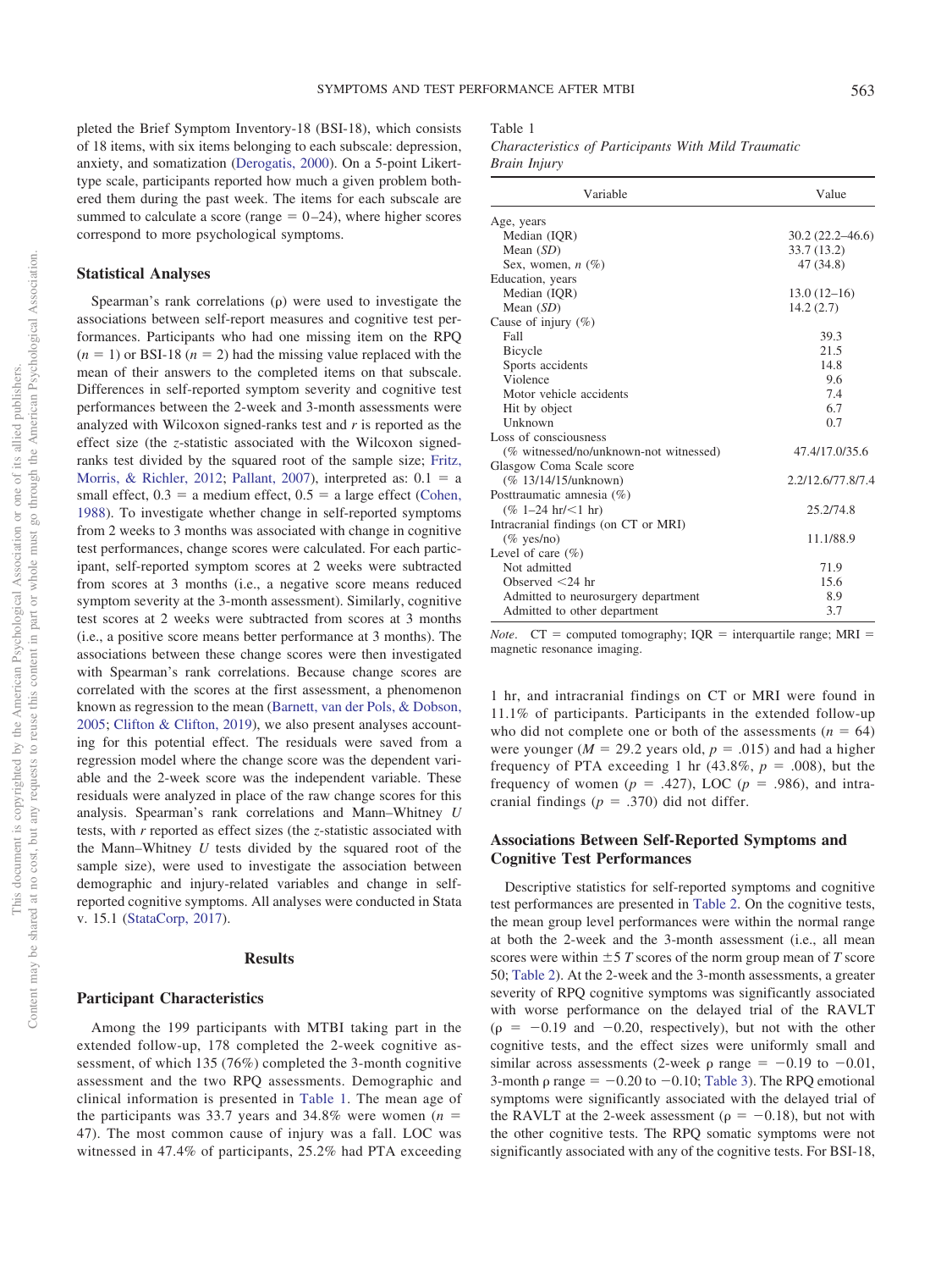| × |  |
|---|--|
|   |  |

<span id="page-4-0"></span>

| Table 2                                                                        |  |
|--------------------------------------------------------------------------------|--|
| Self-Reported Symptoms and Cognitive Test Performances at 2 Weeks and 3 Months |  |

|                   | 2-Week assessment |           |                |               | 3-Month assessment |      |                |               |                         |      |
|-------------------|-------------------|-----------|----------------|---------------|--------------------|------|----------------|---------------|-------------------------|------|
| Variable          | Mean              | <b>SD</b> | Median         | IQR           | Mean               | SD   | Median         | <b>IQR</b>    | $p$ -value <sup>a</sup> |      |
| RAVLT-1 to 5      | 46.6              | 11.3      | 47.7           | $40.8 - 54.5$ | 48.4               | 11.7 | 49.0           | $39.7 - 56.1$ | 0.104                   | 0.10 |
| RAVLT-Delayed     | 49.3              | 10.6      | 50.3           | $42.5 - 56.8$ | 48.9               | 10.9 | 49.6           | $40.8 - 56.8$ | 0.189                   | 0.08 |
| TMT Part B        | 48.9              | 12.5      | 52.2           | $43.6 - 56.7$ | 51.5               | 12.7 | 54.6           | $46.8 - 57.9$ | < 0.001                 | 0.27 |
| <b>COWAT</b>      | 47.3              | 12.5      | 47.3           | 38.9–55.2     | 50.8               | 14.3 | 49.9           | $40.3 - 60.2$ | < 0.001                 | 0.31 |
| Coding            | 50.9              | 8.9       | 50.0           | $43.4 - 56.7$ | 54.9               | 10.2 | 53.3           | $46.7 - 60.0$ | < 0.001                 | 0.45 |
| RPO-Cognitive     | 2.4               | 3.1       | $\theta$       | $0 - 5$       | 1.4                | 2.7  | $\mathbf{0}$   | $0 - 2$       | 0.002                   | 0.19 |
| RPO-Emotional     | 1.6               | 2.8       | $\theta$       | $0 - 2$       | 1.1                | 2.5  | $\mathbf{0}$   | $0 - 2$       | 0.271                   | 0.07 |
| RPQ-Somatic       | 6.0               | 6.6       |                | $0 - 10$      | 3.3                | 5.2  | $\mathbf{0}$   | $0 - 5$       | < 0.001                 | 0.30 |
| RPO-Total Score   | 10.0              | 10.9      | 6              | $0 - 16$      | 5.9                | 9.1  | $\overline{2}$ | $0 - 9$       | < 0.001                 | 0.26 |
| BSI-18-Depression | 2.1               | 3.2       |                | $0 - 3$       | 1.9                | 3.3  | $\Omega$       | $0 - 2$       | 0.238                   | 0.07 |
| BSI-18-Anxiety    | 2.0               | 3.1       |                | $0 - 3$       | 1.6                | 3.0  | $\mathbf{0}$   | $0 - 2$       | 0.010                   | 0.16 |
| BSI-18-Somatic    | 3.4               | 3.3       | $\overline{c}$ | $1 - 5$       | 2.0                | 2.8  |                | $0 - 3$       | < 0.001                 | 0.32 |

Note. RAVLT = Rey Auditory Verbal Learning Test; TMT = Trail Making Test; COWAT = Controlled Oral Word Association Test; RPQ = Rivermead Post Concussion Symptoms Questionnaire; BSI-18 = Brief Symptom Inventory-18. Neuropsychological test scores are presented as *T*-scores ( $M = 50$ ,  $SD = 10$ ). One participant had six missing items on BSI-18 at the 3-month assessment and was excluded from these analyses.  $r =$  The effect size (0.1 = small,  $0.3$  = medium,  $0.5$  = large). A positive effect size indicates improvement.<br><sup>a</sup> Wilcoxon signed-rank tests.

the depression and anxiety subscales were not significantly associated with any of the cognitive tests. The BSI-18 somatization scale showed significant associations with 2-week performance on the COWAT ( $\rho = -0.17$ ) and 3-month performance on the WAIS-IV Coding subtest ( $\rho = -0.19$ ), but not with the other

cognitive tests. Associations between different types of selfreported symptoms (i.e., the cognitive, emotional, and somatic symptoms on the RPQ, and the depression, anxiety, and somatization scales on BSI-18) were considerably stronger ( $\rho$  range = 0.23-0.67; [Table 3\)](#page-4-1).

#### <span id="page-4-1"></span>Table 3

*Spearman Correlations Between Self-Report Measures and Cognitive Test Scores at 2 Weeks and 3 Months After Injury*

| Variable                | 1         | $\overline{c}$ | 3         | $\overline{4}$ | 5        | 6         | $\tau$    | 8         | 9         | 10        | 11        |
|-------------------------|-----------|----------------|-----------|----------------|----------|-----------|-----------|-----------|-----------|-----------|-----------|
| 2 Weeks                 |           |                |           |                |          |           |           |           |           |           |           |
| 1. RAVLT-Trials 1 to 5  |           |                |           |                |          |           |           |           |           |           |           |
| 2. RAVLT-Delayed        | $.712***$ |                |           |                |          |           |           |           |           |           |           |
| 3. TMT Part B           | $.299***$ | $.310**$       |           |                |          |           |           |           |           |           |           |
| 4. COWAT                | $.327***$ | $.266***$      | $.308***$ |                |          |           |           |           |           |           |           |
| 5. Coding               | $.383***$ | $.445***$      | $.515***$ | $.346**$       |          |           |           |           |           |           |           |
| 6. RPQ-Cognitive        | $-.129$   | $-.185*$       | $-.005$   | $-.117$        | $-.033$  | 1         |           |           |           |           |           |
| 7. RPQ-Emotional        | $-.121$   | $-.176*$       | $-.053$   | $-.134$        | $-.089$  | $.610**$  |           |           |           |           |           |
| 8. RPQ-Somatic          | $-.009$   | $-.072$        | .132      | $-.067$        | $-.022$  | $.602**$  | $.501**$  |           |           |           |           |
| 9. RPQ-Total Score      | $-.057$   | $-.134$        | .069      | $-.116$        | $-.050$  | $.803***$ | $.695***$ | $.928**$  |           |           |           |
| 10. BSI-18-Depression   | $-.058$   | $-.072$        | $-.061$   | $-.111$        | $-.018$  | $.413***$ | $.487**$  | $.335***$ | $.434***$ |           |           |
| 11. BSI-18-Anxiety      | .002      | $-.044$        | $-.123$   | $-.064$        | .036     | $.396***$ | $.471***$ | $.282***$ | $.382***$ | $.547**$  |           |
| 12. BSI-18-Somatization | .099      | .006           | .005      | $-.172*$       | .012     | $.499***$ | $.458***$ | $.599***$ | $.630**$  | $.460**$  | $.448**$  |
| 3 Months                |           |                |           |                |          |           |           |           |           |           |           |
| 1. RAVLT-Trials 1 to 5  |           |                |           |                |          |           |           |           |           |           |           |
| 2. RAVLT-Delayed        | $.776***$ |                |           |                |          |           |           |           |           |           |           |
| 3. TMT Part B           | $.275***$ | $.237***$      |           |                |          |           |           |           |           |           |           |
| 4. COWAT                | $.459***$ | $.324***$      | $.389**$  |                |          |           |           |           |           |           |           |
| 5. Coding               | $.456***$ | $.398***$      | $.452***$ | $.271***$      |          |           |           |           |           |           |           |
| 6. RPQ-Cognitive        | $-.129$   | $-.195*$       | $-.125$   | $-.144$        | $-.096$  | 1         |           |           |           |           |           |
| 7. RPQ-Emotional        | $-.111$   | $-.076$        | $-.003$   | .000           | $-.011$  | $.625***$ |           |           |           |           |           |
| 8. RPQ-Somatic          | $-.116$   | $-.078$        | $-.055$   | $-.053$        | .027     | $.668***$ | $.571***$ |           |           |           |           |
| 9. RPQ-Total Score      | $-.157$   | $-.115$        | $-.083$   | $-.066$        | $-.037$  | $.777***$ | $.735***$ | $.924***$ |           |           |           |
| 10. BSI-18-Depression   | $-.001$   | .068           | $-.013$   | .080           | $-.028$  | $.308***$ | $.422***$ | $.226***$ | $.312***$ |           |           |
| 11. BSI-18-Anxiety      | .004      | $-.038$        | $-.040$   | .136           | .031     | $.339***$ | $.406***$ | $.252***$ | $.299***$ | $.577***$ |           |
| 12. BSI-18-Somatization | $-.152$   | $-.149$        | $-.122$   | $-.116$        | $-.188*$ | $.411***$ | $.447**$  | $.379***$ | $.437***$ | $.498***$ | $.504***$ |

Note. RAVLT = Rey Auditory Verbal Learning Test; TMT = Trail Making Test; COWAT = Controlled Oral Word Association Test; RPQ = Rivermead Post Concussion Symptoms Questionnaire; BSI-18 = Brief Symptom Inventory-18.  $p < .05.$  \*\*  $p < .01.$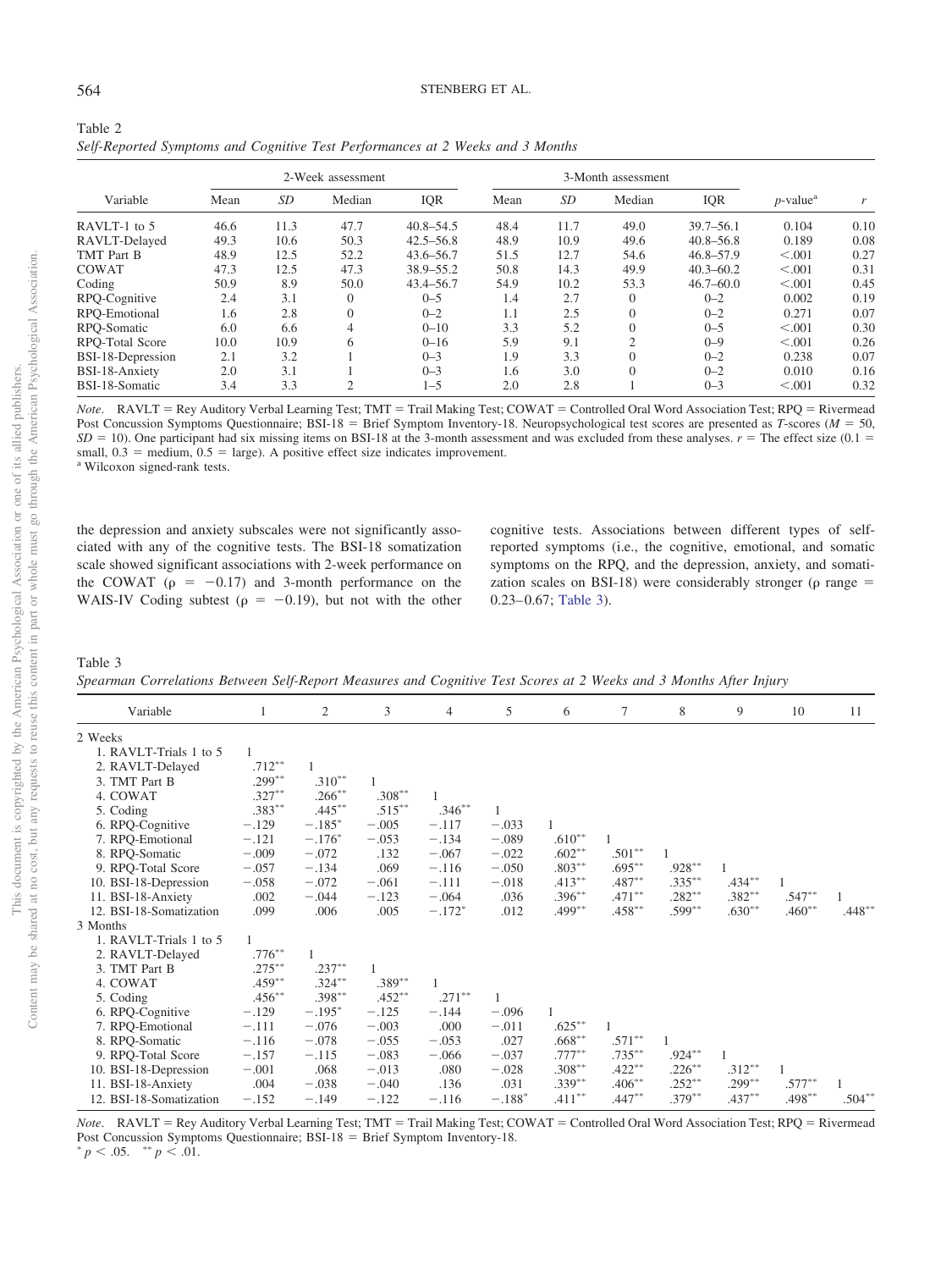# **Associations Between Change in Cognitive Symptoms and Test Performances**

The RPQ cognitive symptom severity was significantly higher at the 2-week assessment compared with the 3-month assessment (see [Table 2\)](#page-4-0). At 2 weeks after MTBI,  $55\%$  ( $n = 74$ ) of the participants had a score of 0 on the RPQ cognitive items (i.e., endorsed no cognitive symptoms as worse compared with before their injury),  $10\%$  ( $n = 14$ ) had a score of 2 on the cognitive items (i.e., reported a minor problem on one of the items), and  $35\%$  ( $n =$ 47) had a score between 3 and 12. At 3 months after MTBI, 73%  $(n = 99)$  had a score of 0 on the RPQ cognitive symptoms, 5%  $(n = 7)$  had a score of 2, and 22%  $(n = 29)$  had a score between 3 and 12. Significantly more RPQ somatic symptoms and BSI-18 anxiety and somatization symptoms were also reported on the 2-week compared with the 3-month assessment. Participants performed better on all cognitive tests at 3 months after injury compared with 2 weeks, except on the RAVLT, on which the scores did not differ statistically at the two time points (see [Table](#page-4-0) [2\)](#page-4-0). Change in self-reported cognitive symptoms from 2 weeks to 3 months was not significantly associated with change in cognitive test performances ( $\rho$  range = -0.11 to 0.05). Thus, improvement in self-reported cognitive symptoms was not related to improvement in test performance. In contrast, improvement in RPQ cognitive symptoms was strongly associated with improvement in RPQ emotional symptoms and RPQ somatic symptoms; and also, but to a lesser extent, with improvement in depression, anxiety, and somatization symptoms as measured with the BSI-18 (see [Table 4\)](#page-5-0). Reanalysis of these data controlling for the potential regression to the mean effect produced the same results (see [Table 4\)](#page-5-0).

# **Variables Associated With Change in Self-Reported Cognitive Symptoms**

Age ( $\rho = 0.01$ ,  $p = .924$ ) and years of education ( $\rho = -0.07$ ,  $p = .431$ ) were not associated with improvement (i.e., change) in

<span id="page-5-0"></span>Table 4

*Correlations Between Change in RPQ Cognitive Symptoms and Change in Other Self-Report Measures and Cognitive Tests*

|                     | RPQ-cognitive change<br>scores (raw) |            | RPQ-cognitive change<br>scores (residual) <sup>a</sup> |            |  |
|---------------------|--------------------------------------|------------|--------------------------------------------------------|------------|--|
| Variable            | Spearman's $\rho$                    | $p$ -value | Spearman's $\rho$                                      | $p$ -value |  |
| RAVLT-Trials 1 to 5 | $-0.029$                             | 0.738      | $-0.032$                                               | 0.710      |  |
| RAVLT-Delayed       | $-0.114$                             | 0.189      | $-0.141$                                               | 0.103      |  |
| <b>TMT</b> Part B   | 0.043                                | 0.618      | $-0.029$                                               | 0.738      |  |
| COWAT               | 0.051                                | 0.558      | 0.080                                                  | 0.356      |  |
| Coding              | $-0.055$                             | 0.523      | $-0.089$                                               | 0.306      |  |
| RPO-Emotional       | 0.576                                | < 0.01     | 0.611                                                  | < 0.001    |  |
| RPO-Somatic         | 0.568                                | < 0.01     | 0.616                                                  | < 0.001    |  |
| BSI-18-Depression   | 0.251                                | 0.003      | 0.256                                                  | 0.003      |  |
| BSI-18-Anxiety      | 0.228                                | 0.008      | 0.287                                                  | < 0.001    |  |
| BSI-18-Somatization | 0.268                                | 0.002      | 0.301                                                  | < 0.001    |  |

*Note*. RAVLT = Rey Auditory Verbal Learning Test; TMT = Trail Making Test; COWAT = Controlled Oral Word Association Test; RPQ = Rivermead Post Concussion Symptoms Questionnaire; BSI-18 = Brief Symptom Inventory-18.

<sup>a</sup> The residuals from a regression model where the change score is the dependent variable, and the 2-week score is the independent variable, were analyzed instead of the raw change scores.

self-reported cognitive symptoms from 2 weeks to 3 months. There was a nonsignificant trend that women had a greater improvement in self-reported cognitive symptoms than men ( $U = 1703.5$ ,  $p =$ 0.070,  $r = .16$ ). Among the injury-related variables, there were no differences in the improvement of self-reported cognitive symptoms between patients with and without LOC ( $U = 659$ ,  $p = .416$ ,  $r = .09$ ), between patients with GCS 15 versus GCS 13-14 ( $U =$ 1037.5,  $p = 0.928$ ,  $r = 0.01$ ), between patients with long versus short PTA ( $U = 1422$ ,  $p = .108$ ,  $r = .14$ ), or between patients with and without traumatic intracranial findings ( $U = 792.5$ ,  $p = .418$ ,  $r =$  $(07)$ 

## **Discussion**

This study focused on the association between subjectively experienced and objectively measured cognitive functioning at 2 weeks and 3 months after MTBI. Consistent with previous research, weak and mostly nonsignificant associations were observed between self-reported cognitive symptoms and cognitive test performances at both time points, whereas the associations between self-reported cognitive, somatic, depressive, and anxietyrelated symptoms were considerably stronger [\(French et al., 2014;](#page-7-8) [Karr et al., 2019;](#page-7-11) [Spencer et al., 2010;](#page-7-12) [Stillman et al., 2019;](#page-8-1) [Stulemeijer et al., 2007\)](#page-8-2). Similarly, *change* in cognitive symptom severity from 2 weeks to 3 months was unrelated to change in cognitive test performance, whereas *change* in cognitive symptoms was strongly associated with change in depression, anxiety, and somatic symptoms over this same time period.

The longitudinal design of the present study allowed us to evaluate how change in one variable is related to changes in other variables. Our results extend previous findings from crosssectional studies [\(French et al., 2014;](#page-7-8) [Jamora et al., 2012;](#page-7-9) [Ngwe](#page-7-10)[nya et al., 2018;](#page-7-10) [Spencer et al., 2010;](#page-7-12) [Stillman et al., 2019;](#page-8-1) [Stulemeijer et al., 2007\)](#page-8-2) by showing that that the association between change in self-reported cognitive symptoms and change cognitive test performance was as weak, or even weaker, than the association between self-reported cognitive symptoms and test performance at a single time point. As a group, the patients with MTBI improved significantly in self-reported cognitive symptom severity from 2 weeks to 3 months. These same patients showed, on average, improvement on most objective cognitive outcomes from 2 weeks to 3 months as well. However, the negligible associations between change in self-reported cognitive symptoms and change in test performances suggest a discrepancy in recovery trajectories between these two outcomes. This finding adds to previous research suggesting different recovery pace for different outcome domains [\(Losoi et al., 2016\)](#page-7-4), in that cognitive performances and symptoms will not necessarily improve in tandem. The limited relationship between objective and subjective cognition and the prominent relationship between different symptom domains can be informative for clinical practice. For instance, a patient who reports cognitive symptoms will not necessarily show reduced cognitive performances; and improvement in these cognitive symptoms could occur with reductions in emotional and somatic symptoms, but may not correspond with any change in objectively measured cognitive functioning.

Demographic characteristics suggested to be associated with outcome after MTBI, such as age [\(van der Naalt et al., 2017\)](#page-8-8), gender [\(Merritt, Padgett, & Jak, 2019\)](#page-7-25), and education [\(van der](#page-8-8)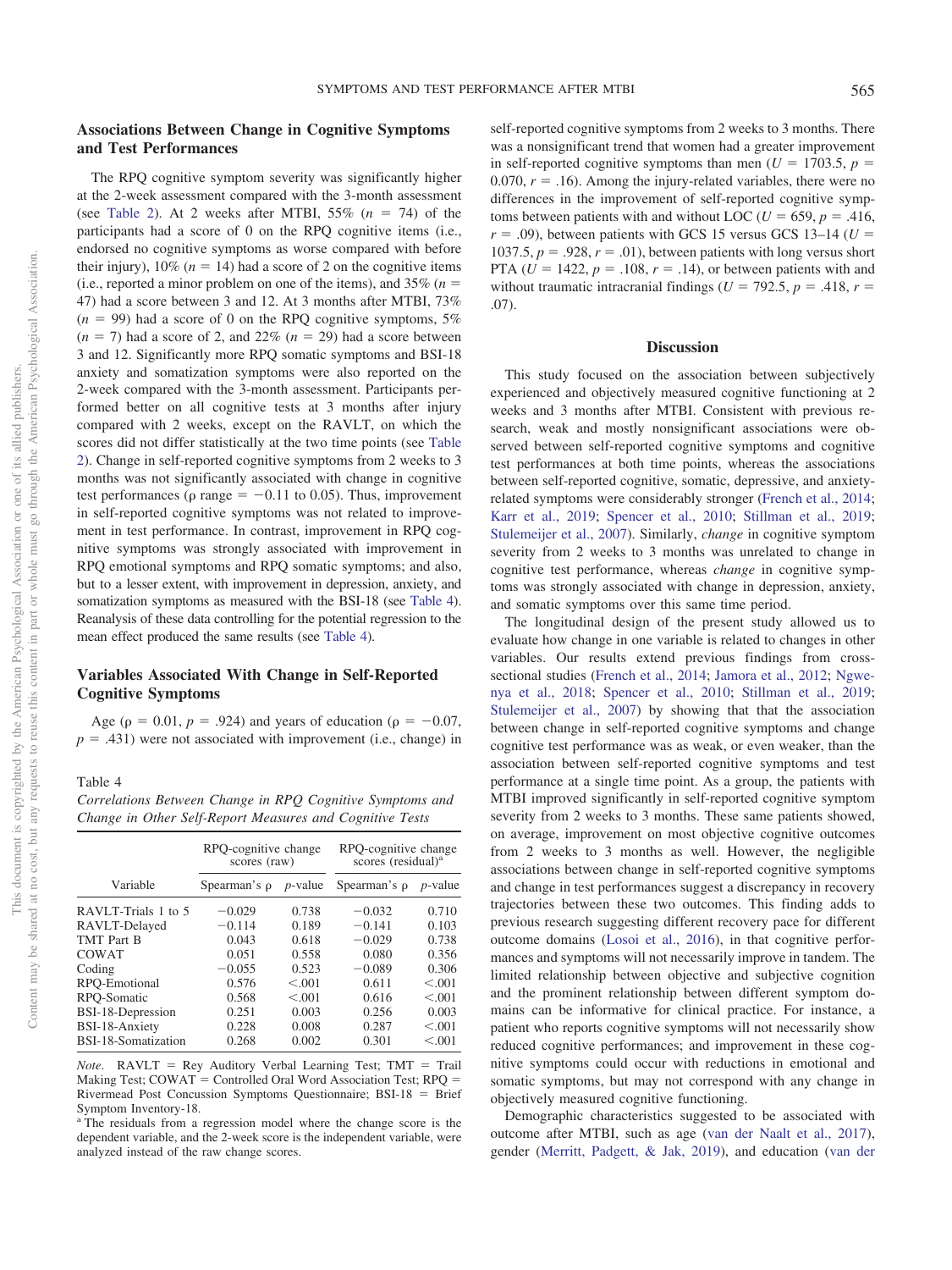[Naalt et al., 2017\)](#page-8-8), could possibly affect the association between self-reported and performance-based cognition; but, the nonparametric methods used in the present study did not allow us to control for these variables. However, for the within-person analyses, in which the association between change in self-reported cognitive symptoms and performance-based cognition was examined, by design, participants served as their own controls, and the possible effects of confounding variables were minimized. We did, however, examine whether improvement in self-reported cognitive symptoms was related to demographic and injury-related factors and found only a weak and nonsignificant tendency of greater improvement in women.

We did not find any significant associations between depressive and anxiety symptoms reported on the BSI-18 and cognitive test performance. These correlations were in fact weaker than the correlations between self-reported cognitive symptoms and cognitive test performance. These findings are in contrast to some previous studies linking depression to poorer cognitive test performance after MTBI [\(Barker-Collo et al., 2015;](#page-6-9) [Levin et al.,](#page-7-26) [2001;](#page-7-26) [Rapoport, McCullagh, Shammi, & Feinstein, 2005;](#page-7-27) [Terry,](#page-8-9) [Brassil, Iverson, Panenka, & Silverberg, 2019\)](#page-8-9). However, unlike many previous studies, the present study did not include patients who sought health care because of persistent symptoms, but rather recruited patients from the emergency department and followed them prospectively. Although this approach yields a representative sample of patients with MTBI, the symptom severity is likely less pronounced than in many other studies. Further, we did not examine if patients' symptoms met a threshold typical of a depression diagnosis or whether these symptoms caused sufficient impairment to rationalize a diagnosis. Our findings may have differed if we focused solely on patients meeting criteria for Major Depressive Disorder after MTBI, and these differences in study design could contribute to the differences in results between the present study and some previous findings.

The present study had several limitations that are important to consider when interpreting the findings. The RPQ is worded so that individuals rate their symptoms in relation to their perceived preinjury baseline. The reliance on a perceived baseline has inherent issues, in that patients may underestimate their preinjury symptoms [\(Lange, Iverson, & Rose, 2010\)](#page-7-28) and their perception of their preinjury symptoms may change over time [\(Yang et al., 2014\)](#page-8-10). Further, a substantial proportion of the sample may have recovered at the time of the first assessment at 2 weeks [\(Carroll et al., 2014;](#page-6-0) [Cassidy et al., 2014;](#page-6-1) [Karr et al., 2014\)](#page-7-1). This is exemplified by the majority of participants reporting no cognitive symptoms, and the mean *T* scores for every cognitive test falling broadly within the average range at both assessments. Stronger associations between change in self-reported symptoms and change in test performances may have been observed if the first assessment was conducted more proximal to injury. A final limitation was that improvement in cognitive test performances from 2 weeks to 3 months is partly because of practice effects rather than recovery [\(Stenberg et al., 2020\)](#page-7-6). Of note, the only test on which participants did not improve at retest was the RAVLT, for which an alternative form was used to reduce the impact of practice. However, it is unlikely that this practice effect confounded the main analyses of our study (i.e., the associations between self-reported cognitive symptoms and test performances), which examined *variability* in improvement between patients rather than group mean improvement.

Self-reported cognitive symptoms and cognitive test performances appear to be unique outcomes after MTBI, with cognitive symptom severity being more closely related to emotional and somatic symptom severity than objective cognitive functioning. Being commonly used outcomes in MTBI research, neuropsychological test performance and self-reported cognitive symptoms are not redundant, and both have a role in a comprehensive assessment of outcome after MTBI. The present findings may be useful for guiding interventions among patients who experience persistent cognitive complaints after MTBI. The correspondence between change in mental health symptoms and cognitive symptoms over the course of recovery suggests that patients with persistent subjective cognitive symptoms may benefit from an evidence-based mental health intervention.

#### **References**

- <span id="page-6-9"></span>Barker-Collo, S., Jones, K., Theadom, A., Starkey, N., Dowell, A., McPherson, K., . . . the BIONIC Research Group. (2015). Neuropsychological outcome and its correlates in the first year after adult mild traumatic brain injury: A population-based New Zealand study. *Brain Injury, 29,* 1604 –1616. [http://dx.doi.org/10.3109/02699052.2015](http://dx.doi.org/10.3109/02699052.2015.1075143) [.1075143](http://dx.doi.org/10.3109/02699052.2015.1075143)
- <span id="page-6-7"></span>Barnett, A. G., van der Pols, J. C., & Dobson, A. J. (2005). Regression to the mean: What it is and how to deal with it. *International Journal of Epidemiology, 34,* 215–220. <http://dx.doi.org/10.1093/ije/dyh299>
- <span id="page-6-0"></span>Carroll, L. J., Cassidy, J. D., Cancelliere, C., Côté, P., Hincapié, C. A., Kristman, V. L.,... Hartvigsen, J. (2014). Systematic review of the prognosis after mild traumatic brain injury in adults: Cognitive, psychiatric, and mortality outcomes: Results of the International Collaboration on Mild Traumatic Brain Injury Prognosis. *Archives of Physical Medicine and Rehabilitation, 95*(Suppl.), S152–S173. [http://dx.doi.org/10](http://dx.doi.org/10.1016/j.apmr.2013.08.300) [.1016/j.apmr.2013.08.300](http://dx.doi.org/10.1016/j.apmr.2013.08.300)
- <span id="page-6-3"></span>Carroll, L. J., Cassidy, J. D., Holm, L., Kraus, J., Coronado, V. G., & the WHO Collaborating Centre Task Force on Mild Traumatic Brain Injury. (2004). Methodological issues and research recommendations for mild traumatic brain injury: The WHO Collaborating Centre Task Force on Mild Traumatic Brain Injury. *Journal of Rehabilitation Medicine, 36*(Suppl.), 113–125. <http://dx.doi.org/10.1080/16501960410023877>
- <span id="page-6-1"></span>Cassidy, J. D., Cancelliere, C., Carroll, L. J., Côté, P., Hincapié, C. A., Holm, L. W.,... Borg, J. (2014). Systematic review of self-reported prognosis in adults after mild traumatic brain injury: Results of the International Collaboration on Mild Traumatic Brain Injury Prognosis. *Archives of Physical Medicine and Rehabilitation, 95*(Suppl.), S132– S151. <http://dx.doi.org/10.1016/j.apmr.2013.08.299>
- <span id="page-6-8"></span>Clifton, L., & Clifton, D. A. (2019). The correlation between baseline score and post-intervention score, and its implications for statistical analysis. *Trials, 20,* 43. <http://dx.doi.org/10.1186/s13063-018-3108-3>
- <span id="page-6-6"></span>Cohen, J. (1988). *Statistical power analysis for the behavioral sciences* (2nd ed.). Hillsdale, NJ: Erlbaum.
- <span id="page-6-2"></span>Curran, P. J., & Bauer, D. J. (2011). The disaggregation of within-person and between-person effects in longitudinal models of change. *Annual Review of Psychology, 62,* 583– 619. [http://dx.doi.org/10.1146/annurev](http://dx.doi.org/10.1146/annurev.psych.093008.100356) [.psych.093008.100356](http://dx.doi.org/10.1146/annurev.psych.093008.100356)
- <span id="page-6-5"></span>Derogatis, L. (2000). *BSI-18: Administration, scoring and procedures manual*. Minneapolis, MN: National Computer Systems.
- <span id="page-6-4"></span>Einarsen, C., Moen, K. G., Håberg, A. K., Eikenes, L., Kvistad, K. A., Xu, J., . . . Skandsen, T. (2019). Recruited from both hospital and primary care settings: A controlled longitudinal magnetic resonance imaging study. *Journal of Neurotrauma, 36,* 3172–3182. [http://dx.doi.org/10](http://dx.doi.org/10.1089/neu.2018.6360) [.1089/neu.2018.6360](http://dx.doi.org/10.1089/neu.2018.6360)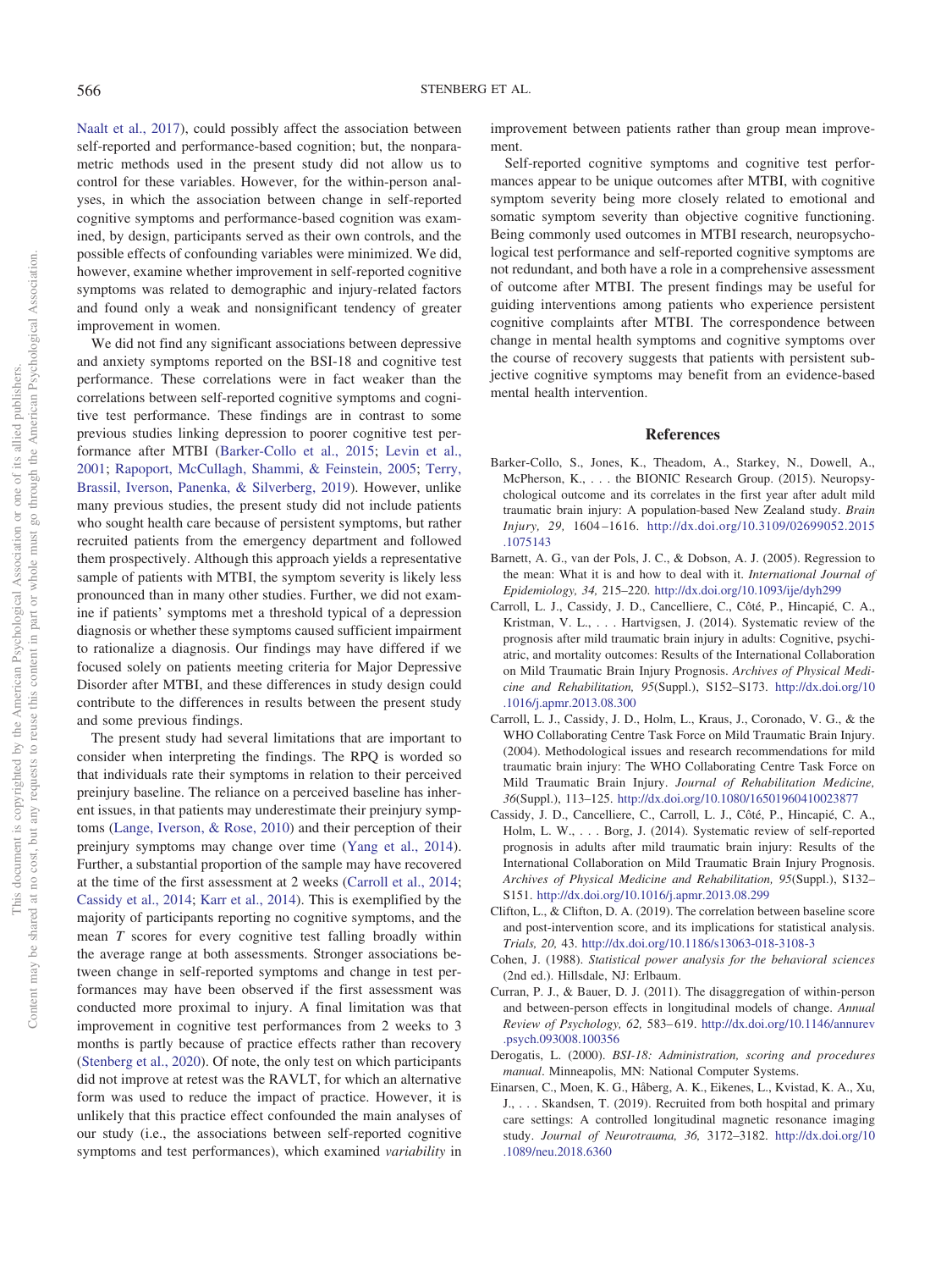- <span id="page-7-18"></span>Eyres, S., Carey, A., Gilworth, G., Neumann, V., & Tennant, A. (2005). Construct validity and reliability of the Rivermead Post-Concussion Symptoms Questionnaire. *Clinical Rehabilitation, 19,* 878 – 887. [http://](http://dx.doi.org/10.1191/0269215505cr905oa) [dx.doi.org/10.1191/0269215505cr905oa](http://dx.doi.org/10.1191/0269215505cr905oa)
- <span id="page-7-8"></span>French, L. M., Lange, R. T., & Brickell, T. (2014). Subjective cognitive complaints and neuropsychological test performance following militaryrelated traumatic brain injury. *Journal of Rehabilitation Research and Development, 51,* 933–950. [http://dx.doi.org/10.1682/JRRD.2013.10](http://dx.doi.org/10.1682/JRRD.2013.10.0226) [.0226](http://dx.doi.org/10.1682/JRRD.2013.10.0226)
- <span id="page-7-22"></span>Fritz, C. O., Morris, P. E., & Richler, J. J. (2012). Effect size estimates: Current use, calculations, and interpretation. *Journal of Experimental Psychology: General, 141,* 2–18. <http://dx.doi.org/10.1037/a0024338>
- <span id="page-7-15"></span>Hicks, R., Giacino, J., Harrison-Felix, C., Manley, G., Valadka, A., & Wilde, E. A. (2013). Progress in developing common data elements for traumatic brain injury research: Version two—The end of the beginning. *Journal of Neurotrauma, 30,* 1852–1861. [http://dx.doi.org/10.1089/neu](http://dx.doi.org/10.1089/neu.2013.2938) [.2013.2938](http://dx.doi.org/10.1089/neu.2013.2938)
- <span id="page-7-9"></span>Jamora, C. W., Young, A., & Ruff, R. M. (2012). Comparison of subjective cognitive complaints with neuropsychological tests in individuals with mild vs more severe traumatic brain injuries. *Brain Injury, 26,* 36 – 47. <http://dx.doi.org/10.3109/02699052.2011.635352>
- <span id="page-7-1"></span>Karr, J. E., Areshenkoff, C. N., & Garcia-Barrera, M. A. (2014). The neuropsychological outcomes of concussion: A systematic review of meta-analyses on the cognitive sequelae of mild traumatic brain injury. *Neuropsychology, 28,* 321–336. <http://dx.doi.org/10.1037/neu0000037>
- <span id="page-7-11"></span>Karr, J. E., Rau, H. K., Shofer, J. B., Hendrickson, R. C., Peskind, E. R., & Pagulayan, K. F. (2019). Variables associated with subjective cognitive change among Iraq and Afghanistan war Veterans with blast-related mild traumatic brain injury. *Journal of Clinical and Experimental Neuropsychology, 41,* 680 – 693. [http://dx.doi.org/10.1080/13803395.2019](http://dx.doi.org/10.1080/13803395.2019.1611740) [.1611740](http://dx.doi.org/10.1080/13803395.2019.1611740)
- <span id="page-7-19"></span>King, N. S., Crawford, S., Wenden, F. J., Moss, N. E., & Wade, D. T. (1995). The Rivermead Post Concussion Symptoms Questionnaire: A measure of symptoms commonly experienced after head injury and its reliability. *Journal of Neurology, 242,* 587–592. [http://dx.doi.org/10](http://dx.doi.org/10.1007/BF00868811) [.1007/BF00868811](http://dx.doi.org/10.1007/BF00868811)
- <span id="page-7-13"></span>Kristman, V. L., Borg, J., Godbolt, A. K., Salmi, L. R., Cancelliere, C., Carroll, L. J.,... Cassidy, J. D. (2014). Methodological issues and research recommendations for prognosis after mild traumatic brain injury: Results of the International Collaboration on Mild Traumatic Brain Injury Prognosis. *Archives of Physical Medicine and Rehabilitation, 95*(Suppl.), S265–S277. <http://dx.doi.org/10.1016/j.apmr.2013.04.026>
- <span id="page-7-28"></span>Lange, R. T., Iverson, G. L., & Rose, A. (2010). Post-concussion symptom reporting and the "good-old-days" bias following mild traumatic brain injury. *Archives of Clinical Neuropsychology, 25,* 442– 450. [http://dx.doi](http://dx.doi.org/10.1093/arclin/acq031) [.org/10.1093/arclin/acq031](http://dx.doi.org/10.1093/arclin/acq031)
- <span id="page-7-3"></span>Lange, R. T., Panenka, W. J., Shewchuk, J. R., Heran, M. K. S., Brubacher, J. R., Bioux, S.,... Iverson, G. L. (2015). Diffusion tensor imaging findings and postconcussion symptom reporting six weeks following mild traumatic brain injury. *Archives of Clinical Neuropsychology, 30,* 7–25. <http://dx.doi.org/10.1093/arclin/acu060>
- <span id="page-7-26"></span>Levin, H. S., Brown, S. A., Song, J. X., McCauley, S. R., Boake, C., Contant, C. F.,... Kotrla, K. J. (2001). Depression and posttraumatic stress disorder at three months after mild to moderate traumatic brain injury. *Journal of Clinical and Experimental Neuropsychology, 23,* 754 –769. <http://dx.doi.org/10.1076/jcen.23.6.754.1021>
- <span id="page-7-4"></span>Losoi, H., Silverberg, N. D., Wäljas, M., Turunen, S., Rosti-Otajärvi, E., Helminen, M.,... Iverson, G. L. (2016). Recovery from mild traumatic brain injury in previously healthy adults. *Journal of Neurotrauma, 33,* 766 –776. <http://dx.doi.org/10.1089/neu.2015.4070>
- <span id="page-7-25"></span>Merritt, V. C., Padgett, C. R., & Jak, A. J. (2019). A systematic review of sex differences in concussion outcome: What do we know? *The Clinical Neuropsychologist, 33,* 1016 –1043. [http://dx.doi.org/10.1080/13854046](http://dx.doi.org/10.1080/13854046.2018.1508616) [.2018.1508616](http://dx.doi.org/10.1080/13854046.2018.1508616)
- <span id="page-7-16"></span>Mitrushina, M. N., Boone, K. B., Razani, J., & D'Elia, L. F. (2005). *Handbook of normative data for neuropsychological assessment* (2nd ed.). Oxford: Oxford University Press.
- <span id="page-7-0"></span>Nguyen, R., Fiest, K. M., McChesney, J., Kwon, C.-S., Jette, N., Frolkis, A. D., . . . Gallagher, C. (2016). The International incidence of traumatic brain injury: A systematic review and meta-analysis. *The Canadian Journal of Neurological Sciences, 43,* 774 –785. [http://dx.doi.org/10](http://dx.doi.org/10.1017/cjn.2016.290) [.1017/cjn.2016.290](http://dx.doi.org/10.1017/cjn.2016.290)
- <span id="page-7-10"></span>Ngwenya, L. B., Gardner, R. C., Yue, J. K., Burke, J. F., Ferguson, A. R., Huang, M. C.,... Manley, G. T. (2018). Concordance of common data elements for assessment of subjective cognitive complaints after mildtraumatic brain injury: A TRACK-TBI Pilot Study. *Brain Injury, 32,* 1071–1078. <http://dx.doi.org/10.1080/02699052.2018.1481527>
- <span id="page-7-5"></span>Oldenburg, C., Lundin, A., Edman, G., Nygren-de Boussard, C., & Bartfai, A. (2016). Cognitive reserve and persistent post-concussion symptoms—A prospective mild traumatic brain injury (mTBI) cohort study. *Brain Injury, 30,* 146 –155. [http://dx.doi.org/10.3109/02699052.2015](http://dx.doi.org/10.3109/02699052.2015.1089598) [.1089598](http://dx.doi.org/10.3109/02699052.2015.1089598)
- <span id="page-7-23"></span>Pallant, J. (2007). *SPSS survival manual: A step by step guide to data analysis using SPSS for Windows* (3rd ed.). New York, NY: McGraw-Hill Open University Press.
- <span id="page-7-2"></span>Polinder, S., Cnossen, M. C., Real, R. G. L., Covic, A., Gorbunova, A., Voormolen, D. C., . . . von Steinbuechel, N. (2018). A multidimensional approach to post-concussion symptoms in mild traumatic brain injury. *Frontiers in Neurology, 9,* 1113. [http://dx.doi.org/10.3389/fneur.2018](http://dx.doi.org/10.3389/fneur.2018.01113) [.01113](http://dx.doi.org/10.3389/fneur.2018.01113)
- <span id="page-7-20"></span>Potter, S., Leigh, E., Wade, D., & Fleminger, S. (2006). The Rivermead Post Concussion Symptoms Questionnaire: A confirmatory factor analysis. *Journal of Neurology, 253,* 1603–1614. [http://dx.doi.org/10.1007/](http://dx.doi.org/10.1007/s00415-006-0275-z) [s00415-006-0275-z](http://dx.doi.org/10.1007/s00415-006-0275-z)
- <span id="page-7-27"></span>Rapoport, M. J., McCullagh, S., Shammi, P., & Feinstein, A. (2005). Cognitive impairment associated with major depression following mild and moderate traumatic brain injury. *The Journal of Neuropsychiatry and Clinical Neurosciences, 17,* 61– 65. [http://dx.doi.org/10.1176/jnp.17](http://dx.doi.org/10.1176/jnp.17.1.61) [.1.61](http://dx.doi.org/10.1176/jnp.17.1.61)
- <span id="page-7-17"></span>Schmidt, M. (1996). *Rey Auditory-Verbal Learning Test*. Los Angeles, CA: Western Psychological Services.
- <span id="page-7-14"></span>Skandsen, T., Einarsen, C. E., Normann, I., Bjøralt, S., Karlsen, R. H., McDonagh, D.,... Vik, A. (2018). The epidemiology of mild traumatic brain injury: The Trondheim MTBI follow-up study. *Scandinavian Journal of Trauma, Resuscitation and Emergency Medicine, 26,* 34. [http://](http://dx.doi.org/10.1186/s13049-018-0495-0) [dx.doi.org/10.1186/s13049-018-0495-0](http://dx.doi.org/10.1186/s13049-018-0495-0)
- <span id="page-7-21"></span>Smith-Seemiller, L., Fow, N. R., Kant, R., & Franzen, M. D. (2003). Presence of post-concussion syndrome symptoms in patients with chronic pain vs mild traumatic brain injury. *Brain Injury, 17,* 199 –206. <http://dx.doi.org/10.1080/0269905021000030823>
- <span id="page-7-12"></span>Spencer, R. J., Drag, L. L., Walker, S. J., & Bieliauskas, L. A. (2010). Self-reported cognitive symptoms following mild traumatic brain injury are poorly associated with neuropsychological performance in OIF/OEF veterans. *Journal of Rehabilitation Research and Development, 47,* 521–530. <http://dx.doi.org/10.1682/JRRD.2009.11.0181>
- <span id="page-7-24"></span>StataCorp. (2017). *Stata Statistical Software: Release 15*. College Station, TX: Author.
- <span id="page-7-6"></span>Stenberg, J., Håberg, A. K., Follestad, T., Olsen, A., Iverson, G. L., Terry, D. P., . . . Vik, A. (2020). Cognitive reserve moderates cognitive outcome after mild traumatic brain injury. *Archives of Physical Medicine and Rehabilitation, 101,* 72– 80. [http://dx.doi.org/10.1016/j.apmr.2019](http://dx.doi.org/10.1016/j.apmr.2019.08.477) [.08.477](http://dx.doi.org/10.1016/j.apmr.2019.08.477)
- <span id="page-7-7"></span>Sterr, A., Herron, K. A., Hayward, C., & Montaldi, D. (2006). Are mild head injuries as mild as we think? Neurobehavioral concomitants of chronic post-concussion syndrome. *BMC Neurology, 6,* 7. [http://dx.doi](http://dx.doi.org/10.1186/1471-2377-6-7) [.org/10.1186/1471-2377-6-7](http://dx.doi.org/10.1186/1471-2377-6-7)